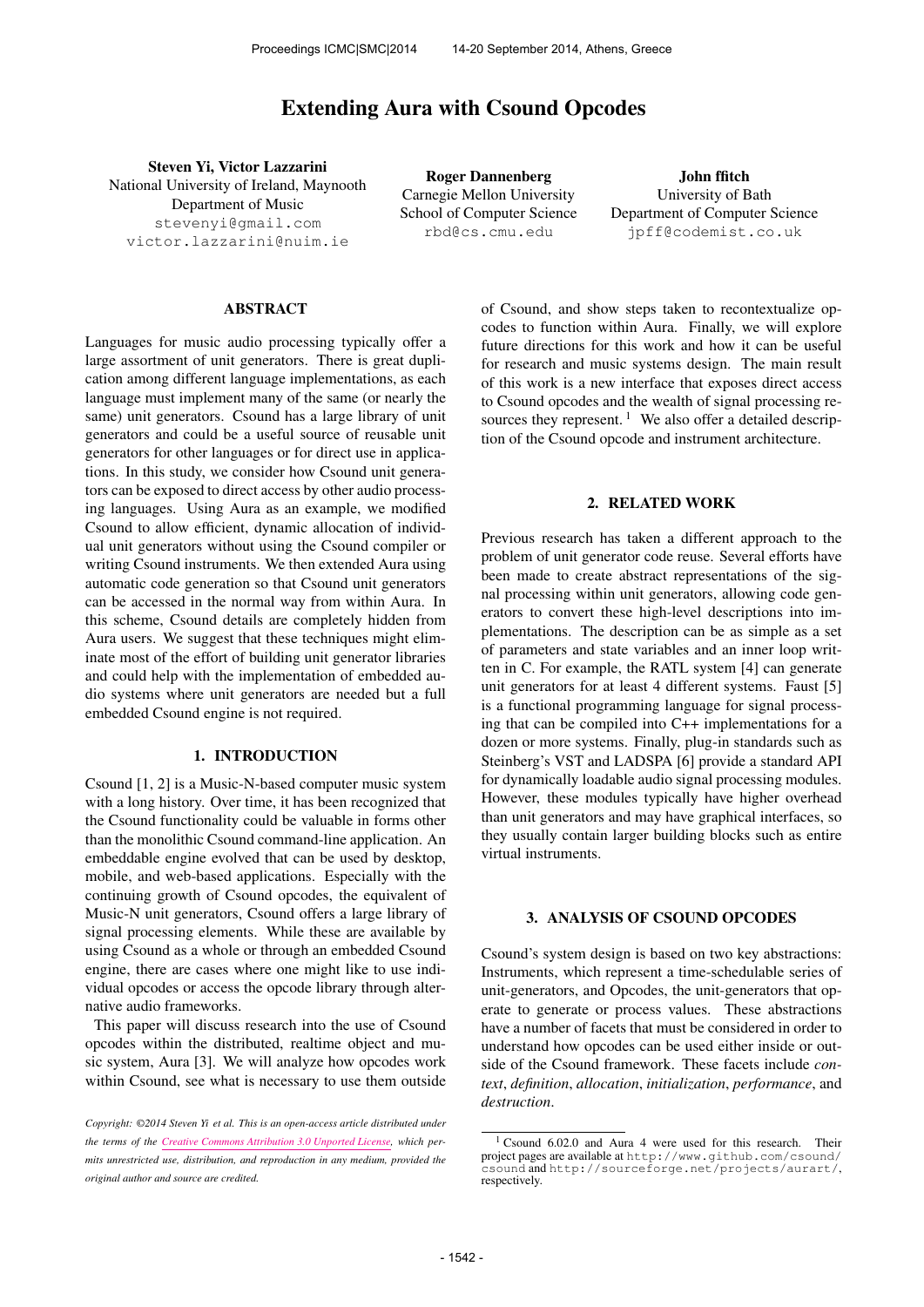#### 3.1 Context

When a user compiles and runs Csound orchestra language code, a series of steps take place that contextualizes each architectural layer. First, a CSOUND structure is allocated. This structure contains the complete state for a Csound engine instance. This includes current definitions of instruments and opcodes, live instances of instruments and opcodes, current run-time state, and management of resources such as function tables. Certain properties, such as the current sampling rate and block size (called ksmps in Csound), are set in the CSOUND structure and referenced globally.

The CSOUND structure also contains function pointers for a number of functions that are used by opcodes as well as by host programs. These include such things as allocating memory and other resources, querying state, processing FFT data, and so on. It is important to note that an opcode's initialization and performance functions can and do use the data and function pointers within the CSOUND structure.

After the CSOUND structure is initialized, Csound Orchestra code is then compiled. This reads in definitions of instruments and user-defined opcodes, as well as global resources and opcodes to run once at the start of Csound's performance. At this point, the CSOUND structure contains definitions of instruments and user-defined opcodes, but does not yet contain any instances of those definitions.

Next, Csound score code may be read in and processed. This information will be used to trigger events at runtime, including instantiation or forced destruction of instrument instances, creation of function table resources, and ending the score (and thus stopping the Csound engine).

After all compilation is done, runtime begins. Before the initial run, opcodes found in the global code space (commonly called instrument 0) are executed. Next, Csound runs one audio block at a time. In that time, instrument instances may be scheduled to be instantiated or deactivated, and active instances will be run. Csound does not instantiate, deactivate, or run opcodes by themselves, but rather only as part of an instrument instance.

In addition to the CSOUND structure, opcodes may also read in information from the instrument instance they are a part of. This may include information such as if the instance of the instrument was initialized by MIDI, whether the instrument is in a held or releasing state, duration of note, and so on. More importantly, the value that is most often used from the instrument instance context is the local ksmps (buffer size) for the instrument instance. As Csound allows for setting local ksmps per instrument instance, all opcodes that work with audio-rate signals use the local ksmps value when calculating how much audio to render or process.

### 3.2 Definition

Csound opcodes are defined using the OENTRY data structure, as seen in Figure 1.

The data structure is made up of:

```
typedef struct oentry {
   char *opname;
   uint16 dsblksiz;<br>uint16 flags:
                flags;<br>thread:
   uint8_ttchar
   char *outypes;<br>char *intypes:
   char *intypes;
   int (*iopadr)(CSOUND *, void *p);
int (*kopadr)(CSOUND *, void *p);
   int (*a\text{ or } (c\text{SOUND} *, \text{ void } *p);<br>
void *useropinfo; /* user opcoc
                                           \frac{1}{x} user opcode
      parameters */
} OENTRY;
```


- opname the name of the opcode as used in Csound orchestra code
- dsblksize the size in bytes of the data structure to use with the opcode
- flags bit flag that describes resource reading/writing dependencies, used by Csound's automatic parallelization algorithm
- thread bit flag that describes if the opcode has init, k-rate, and a-rate performance functions
- outypes a string description of the types used for the output arguments of the opcode
- intypes a string description of the types used for the input arguments of the opcode
- iopadr, kopadr, aopadr function pointers to use for initialization and performance of the opcode

useropinfo additional data used for user-defined opcodes

An OENTRY describes an opcode, but is not the instance of an opcode used at run-time. Instead, the information from an OENTRY is used to create, initialize, and perform an OPDS data structure, which is the active instance of an opcode. This is similar to the difference between a class definition and and object instance in Object-Oriented Programming.

Figure 2 shows the OENTRY definition for the oscils opcode.

"oscils", S(OSCILS), 0, 5, "a", "iiio", (SUBR)oscils\_set, NULL, (SUBR)oscils },

Figure 2. OENTRY definition for the oscils opcode.

#### 3.3 Allocation

The data structure for an opcode is allocated with a size equal to the OENTRY's dsblksize. The value for a dsblksize is set using sizeof() with a struct that will be passed into the opcode's initialization and performance functions. Note that it is the convention in Csound that the struct always starts with its first member being an instance of OPDS. This allows all opcode instances to be cast to OPDS and handled generically within the engine. Following the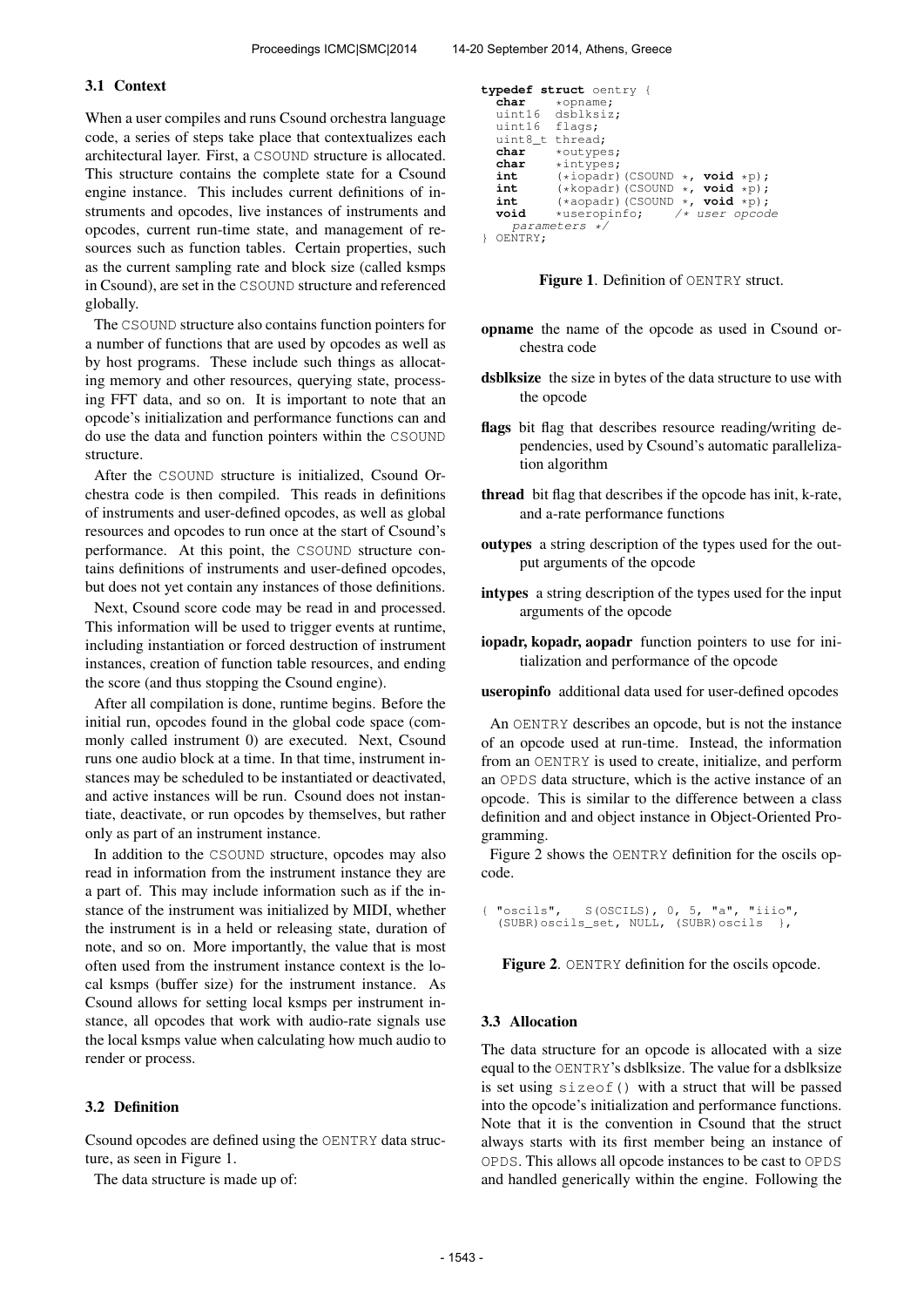OPDS are a set of pointers, one for each of the output and input arguments. These argument pointers are set by Csound at runtime, using the information defined in the intypes and outypes fields of the OENTRY. After the pointers for arguments to the opcode come any internal state data that the opcode will use between calls to its performance function. This layout of data is shown in Figure 3.

```
/* oscils opcode struct */
typedef struct {
   OPDS/* opcode args */<br>MYFLT *ar, *iam
   MYFLT *ar, *iamp, *icps, *iphs, *iflg;
/* internal variables */
   int use_double;
double xd, cd, vd;
  MYFLT x, c, v;
} OSCILS;
```
Figure 3. Definition for OSCILS struct, used for the oscils opcode.

Csound does not allocate memory for an opcode individually, but rather allocates a single large memory block for an entire instrument instance. The compiler tracks the total amount of memory required for an instance of an instrument. The total is a sum of the size of an INSDS struct, the dsblksize's of opcodes used within the instrument, and the sizes of types for the variables defined for the instrument. Upon allocation of the total memory block, the memory is then divided up using pointers to addresses within the block. As shown in Figure 4, the initial part of the memory is used as an instance of INSDS (the data structure for an instrument instance), the second part of the memory is used as variables, and the last part is used as opcode instances.



Figure 4. Memory block diagram for a Csound instrument instance.

The information for what opcodes and what variables are used in the instrument instance, as well as how to wire up the memory are all gathered up during the compilation phase. That information is stored with the instrument definition (the INSTRTXT data structure). Csound will allocate, then wire up the memory before any initialization of the instrument instance occurs.

#### 3.4 Initialization

Once the memory is allocated for an instrument and wired together by setting pointers, Csound runs through the list of opcodes and calls initialization functions (if the opcode has an init-function). As shown in Figure 1, the iopadr has a function signature where it takes in a pointer to a CSOUND struct, as well as a  $\text{void} \star$ . In general, the function used for the opcodes will have their second argument already cast to the type of the opcode's data structure. Figure 5 shows the initialization function of oscils with a second argument of OSCILS\*, not void\*.

```
int oscils set(CSOUND *csound, OSCILS *p);
```
Figure 5. Function prototype for oscils opcode's initialization function.

This step in the opcode's lifecycle is generally used to pre-compute values that can be reused at run-time, as well as allocate any further resources that the opcode may need. The opcode will use values set in the input-argument pointers, as well as write values out to the output-argument pointers.

#### 3.5 Performance

Csound's kperf() function is used to perform one buffer's worth of audio. In this time, active instances of an instrument are performed by running through each opcode for that instrument calling their performance function. This will map to the opcode's kopadr or aopadr function pointer, depending on what pointer was set for use during initialization. <sup>2</sup> The function is called with the same set of arguments as discussed in Section 3.4.

#### 3.6 Destruction

For opcodes, there are two aspects to destruction. The first may be considered a form of deinitialization when an instance of an instrument completes (for example, when a note stops). In this scenario, any opcode that has registered a deinitialization callback will have that callback executed. The callback may be used to perform cleanup of resources that might be valid only for that instance.

The other aspect to destruction is when the memory for an instance of an instrument is being freed. Within a score section, Csound does not destroy instances of instruments when they become inactive and deinitialized. Rather, the inactive instance is left in a pool and made available for reuse and reinitialization. The memory for an instance is actually freed only at the end of a score section or at the very end of score rendering. When it is freed, all opcode instances for the instrument are included as they are subparts of the larger instrument instance memory, as shown earlier in Figure 4.

# 4. RECONTEXTUALIZING THE OPCODE

By analyzing how Csound uses opcodes in Section 3, the following points were understood to be necessary for using opcodes outside of the Csound engine:

1. Opcodes are defined in OENTRYs. We will need to reference the OENTRY to be able to allocate, instantiate, and perform an opcode.

<sup>&</sup>lt;sup>2</sup> Csound has the ability to change what performance function is used by an opcode. This is done to optimize runtime code performance.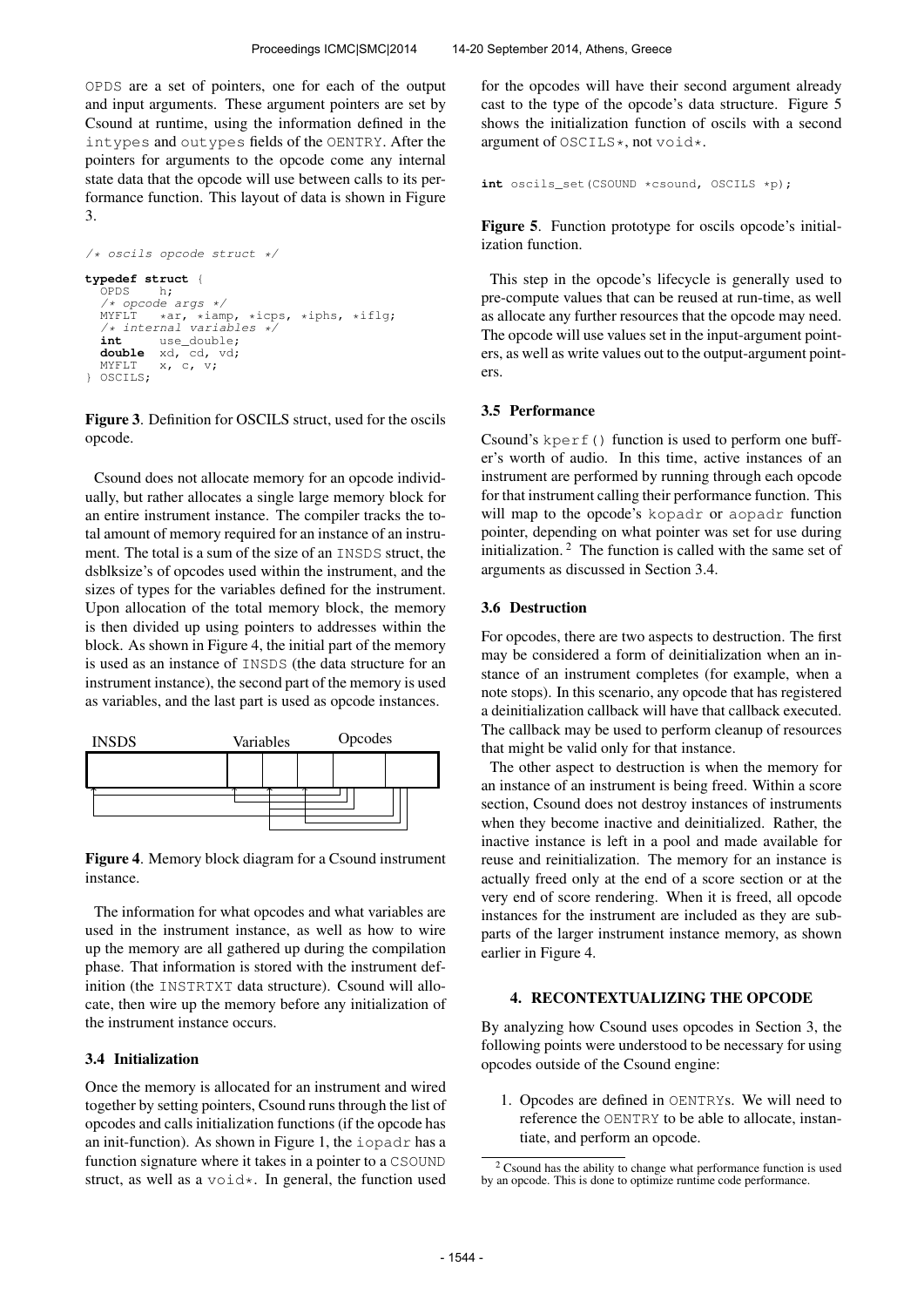- 2. The Csound engine does not allocate an opcode's data structure on its own, but rather as part of a larger block of memory for an instance of an entire instrument. However, we should be able to allocate memory to use for the data structure on its own, using the dsblcksize field from the OENTRY.
- 3. Besides the opcode's data structure, opcodes may also rely on three other data structures for operation. These include the CSOUND, INSDS, and OPDS data structures. As OPDS is already part of the opcode data structure, we will not have to handle allocation specifically outside of allocation of the opcode data structure. On the other hand, we will need to allocate an instance of CSOUND and INSDS to use the opcode.
- 4. The CSOUND structure is used as an argument to opcode's functions, as is the opcode's data structure. The INSDS will have to be wired to the OPDS data structure in the opcode. Additionally, opcode input and output arguments are allocated outside of the opcode data structure, and pointers are set within the data structure to make the values from the arguments available for use by the opcode's processing functions.

Understanding the above, we set out to create a basic set of C++ classes that could encapsulate a single opcode for use outside of Csound. To do this, we have to support the entire lifecycle of opcodes–allocation, initialization, performance, and destruction. We also have to honor the aspects of Csound's internal design to allow the opcode to perform *as if it were running within Csound*. Additionally, we want the design to be flexible enough to function within any desired music system context, and in particular, within Aura.

From here, we designed two layers of classes. The first layer is a generic Opcode layer capable of creating opcode instances that can be used on their own. The second layer builds upon the first to use those opcodes within Aura. While both layers were developed within the Aura 4 code base, the first layer was developed with the intention that it could be used within other applications, and could even be moved into Csound's code base as part of its public API.

# 4.1 OpcodeFactory and CSOpcode

# The generic Opcode layer uses two classes,

OpcodeFactory and CSOpcode. OpcodeFactory is a utility class that handles allocation and pre-setup of CSOpcodes. In its constructor, it allocates and initializes a single CSOUND and INSDS that will be shared by all CSOpcodes. The CSOUND and INSDS within

OpcodeFactory uses a ksmps block size of 32 samples, matching the default value of Aura.<sup>3</sup> By creating a single instance of CSOUND and INSDS, all opcode instances share the same world-view as if they were part of a single Csound instrument instance. This was determined to be enough to allow the target set of opcodes to function properly when run on their own.

Outside of the constructor and destructor, the OpcodeFactory class has one public method, shown in Figure 6.

```
CSOpcode* createCsOpcode(char* opName, char*
    outArgTypes, char* inArgTypes);
```
Figure 6. Public methods for OpcodeFactory class.

The createCSOpcode() method requires that the calling code pass in the exact name, intypes, and outypes strings that matches those of the OENTRY to use for the opcode. This design places the responsibilty for choosing what version of an opcode (in the case of using a polymorphic opcode) on the caller. We chose this design as it worked best for the Serpent code generation system discussed further below in Section 5.4.

With the given arguments, the OpcodeFactory will search the list of opcodes in the CSOUND structure that matches those parameters. If a valid OENTRY is found, createCSOpcode() calls the CSOpcode constructor (shown in Figure 7) to create a CSOpcode instance, using the shared CSOUND and INSDS structures, as well as the found OENTRY. The factory will then return the CSOpcode to the factory's calling code. If a valid OENTRY is not found, the factory will instead return NULL.

CSOpcode(CSOUND\* csound, INSDS\* insds, OENTRY\* oentry);

# Figure 7. Constructor for CSOpcode class.

The CSOpcode constructor allocates and sets up an instance of a Csound opcode. It stores a reference to the CSOUND structure to later pass in as an argument for the opcode's initialization and performance functions. It also allocates the opcode data structure and wires it up to the shared INSDS instance. Afterwards, using the the OENTRY's input and output argument type string, it determines the storage requirements in terms of Csound

MYFLT's<sup>4</sup>. Once the storage requirements are calculated, a block of memory is allocated for the total size of the input and output arguments (this is held in the MYFLT\* data member of the CSOpcode class). The argument pointers for the opcode are then configured to point to various addresses within the data block.

Note that the input and output argument types defined in an OENTRY describe allowable types. These types may be concrete types (i.e. i-, k-, or a-rate variables), optional argument of type x (i.e. the type specifier "o" means an optional i-rate variable that defaults to 0), or var-arg of type x (i.e. the type specifier "z" means an indefinite list of krate arguments).<sup>5</sup>

 $3$  For the purpose of research this was adequate to continue development, though this should be made configurable for general use.

<sup>&</sup>lt;sup>4</sup> In Csound, MYFLT is a macro defined to be either a float or double. <sup>5</sup> For more information about Csound's type specifications, please see Engine/entry1.c and Engine/csound\_standard\_types.c files, found within the Csound source code.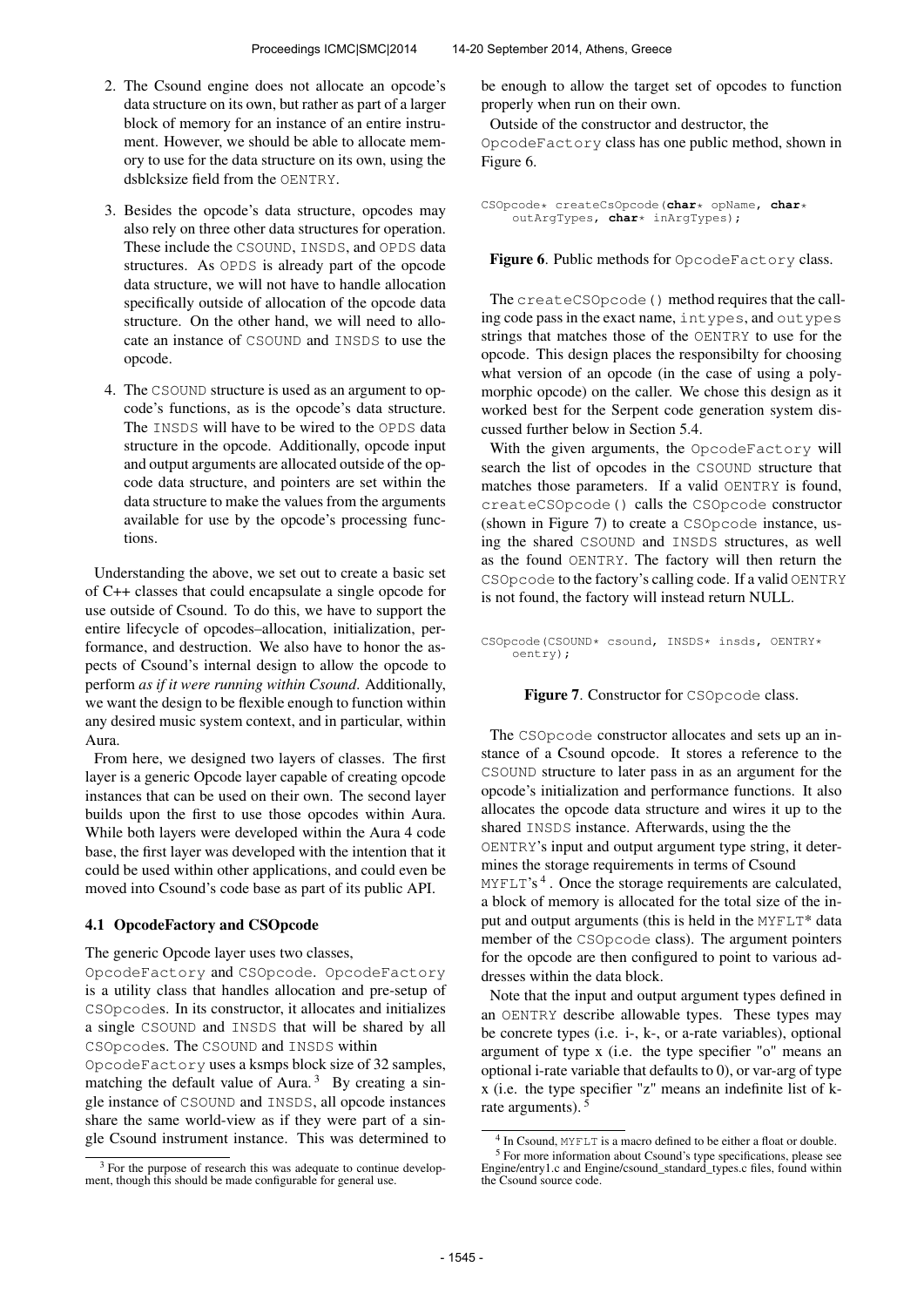As some of the type specifiers may indicate types which have different storage requirements (i.e may be of type k or type a, the first being a single scalar value, and the latter being a vector value), the size of the possible types with the largest value is used. This ensures that there will be enough memory for the type that is actually used, regardless of which type is chosen.

# 4.2 Argument Handling

Once a CSOpcode is returned from an OpcodeFactory, the memory for the opcode data structure is ready to be used, but arguments for the opcode have not yet been set. Pre-configuring the opcode data structure to point to preallocated memory for arguments allows for two different approaches to argument handling (the methods for these approaches are shown in Figure 8). The first approach allows setting of opcode arguments by value. Using these methods will copy values to and from the data member of the CSOpcode class. Because the opcode data structure is configured to point to the values held in the CSOpcode data member, those values will be used when the opcode initialization and performance functions are executed.

```
void setInArgValue(int index, void *mem, size_t
       size);
size_t getOutArgValue(int index, void* mem);
void setInArgPtr(int index, void* mem);
void setOutArgPtr(int index, void* mem);
```
Figure 8. Methods for argument handling in CSOpcode.

The second approach allows for directly setting the argument pointer in the opcode data structure to an address supplied by the CSOpcode client. This approach assumes the client has allocated memory and that the size of the memory is equal in size to the space requirement for the argument that the opcode expects. For example, if the opcode expects an a-rate argument, it will expect that argument will point to memory equal to the size of MYFLT  $\times$  ksmps block size. This approach removes the need to copy the value if the value is already allocated elsewhere and can lead to more efficient processing. Figure 9 shows a diagram of how the two approaches handle argument pointers.



Figure 9. Memory diagram for CSOpcode and argument handling.

# 4.3 Initialization, Performance, and Destruction

Once arguments have been set by value or by reference, the opcode data structure is ready for initialization. CSOpcode exposes two public methods for initialization and performance (see Figure 10). opInit() delegates to calling the function pointer set as the iopadr in the OENTRY, passing in the CSOUND structure and opcode data structure. This is the same function as would be called if an opcode was being initialized within Csound's engine. The opPerform() function delegates similarly to the opInit() function, but instead uses either the kopadr or aopadr function pointers.

**int** opInit(); **int** opPerform();

Figure 10. Opcode initialization and performance functions in CSOpcode.

Once an init and/or performance function is called, the value in the output argument pointers for the opcode may be read with the updated value generated from the opcode. This can be done by either retrieving the value if using the set-by-value argument methods, or reading the memory directly for the pointer set on the opcode data structure.

When it is time to finish using the opcode, the

~CSOpcode() destructor function will handle releasing memory for the Csound opcode and cleaning up the internal data allocated by CSOpcode.

The OpcodeFactory and CSOpcode class design allows for allocating, initializing, performing, and destroying an opcode instance, separate from its normal usage within a Csound engine. This completes the general usage layer of abstraction. Next we will discuss how this layer is used with Aura's object model and runtime system.

# 5. USING CSOUND OPCODES IN AURA

To use Csound opcodes in Aura, we must first analyze the differences between the abstractions and designs. Next, we must determine how to map concepts from Csound to Aura. Finally, we must develop a means to bridge the two together.

# 5.1 Aura Concepts

In Aura, there are two main abstractions for audio related code: Instr and UGen. These roughly map to Csound instruments and opcodes, but have features unique to Aura. Similar to an opcode, a UGen defines a signal generator or processor. Examples include oscillators, signal summers, and filters. Also like an opcode, UGens are used as part of an Instr. An Instr is basically a container for one or more UGens, much like Csound instruments contain opcodes.

Instr however, differs somewhat from Csound instruments. Instrs can use other Instrs as inputs and outputs, and the network of Instrs can be composed together within the Audio Zone at runtime, often under the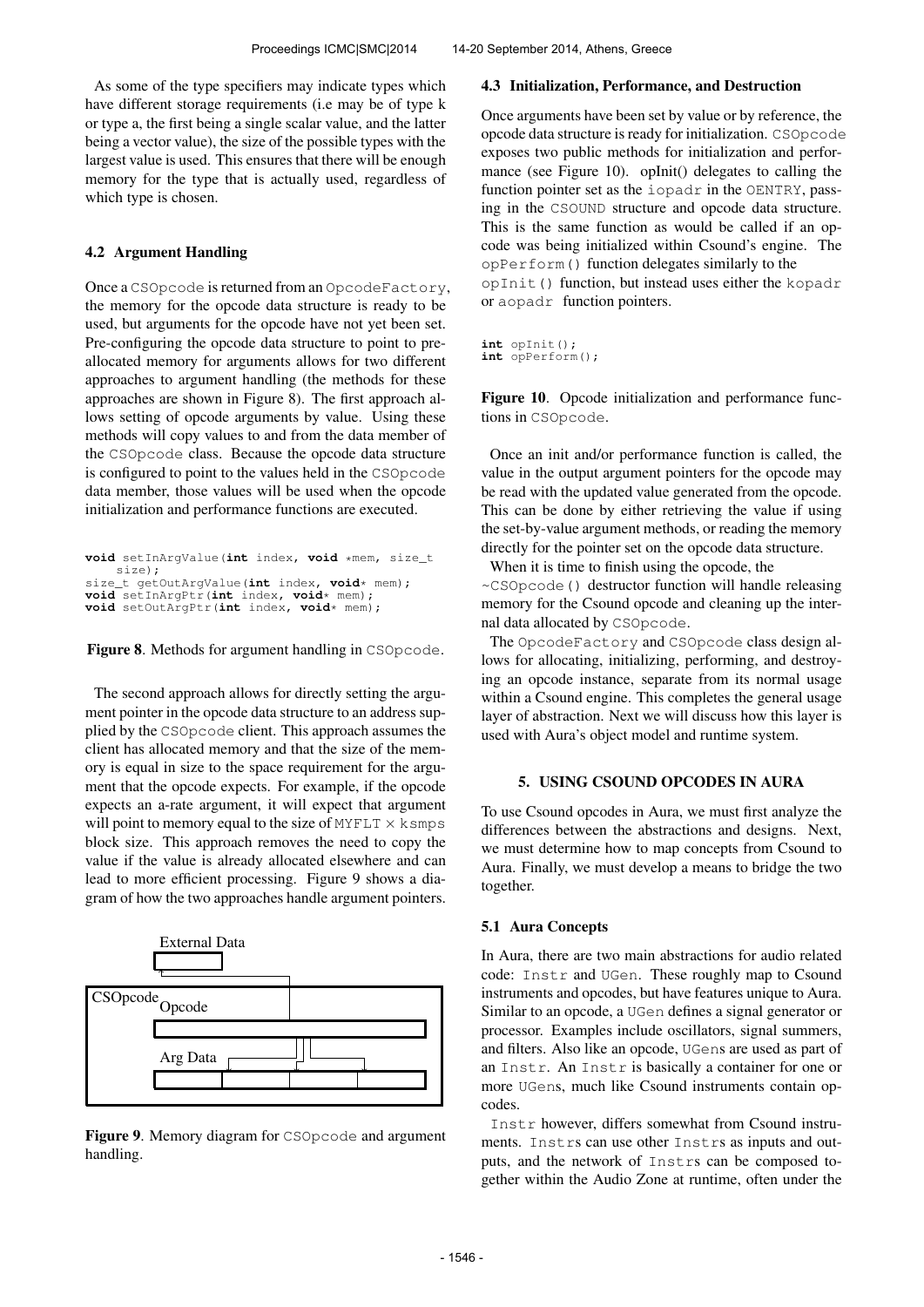control of programs written in the scripting language Serpent [7].

In regards to the two abstractions, the CSOpcode class developed in Section 4 functions much like an Aura UGen, and would be used primarily within C++ where input and output data can easily be allocated and managed. However, to allow users to instantiate opcodes dynamically, possibly by writing code in Serpent, we need to wrap each CSOpcode within an Aura Instr. Rather than write many Instrs by hand, or even generate many Instr subclasses automatically, we developed a special Instr class that uses both OpcodeFactory and CSOpcode to interact with Csound, handle exchange of values between CSOpcode and clients of the Instr class, as well as function normally as any other Instr class would within Aura. Additionally, we developed the appropriate Serpent code to instantiate and use this new Instr class.

Figure 11 shows the design between the Csound, Opcode, and Aura layers.

| Aura   | Serpent<br>$C++$<br>$\leftarrow$ Serpent Wrapper<br>CsoundOpcode |
|--------|------------------------------------------------------------------|
| Opcode | CSOpcode                                                         |
| Csound | <b>CSOUND INSDS OENTRY</b>                                       |



# 5.2 Code Generation

Aura uses a preprocessing script to aid development. The preprocessor reads comments in .h (header) files and automatically generates C++ code and declarations for some Instr methods and for remote method invocation as well as Serpent wrapper code for instantiating the Instr. For this project, we designed a special Instr class called CsoundOpcode that can dynamically create a CSOpcode at initialization.

For native Aura Instrs, there is a one-to-one mapping of an Instr to its Serpent code wrapper. In the case of CsoundOpcode, the decision was made to have a oneto-many mapping. This means that the user writing Serpent code would be presented with many Csound opcodes to use, but that all of the Serpent wrappers would use instances of the same CsoundOpcode class. To achieve this, initialization steps were added to CsoundOpcode not found in other Instr classes. Also, a second Serpent generator script was designed to generate the opcode mappings that would reuse the generated CsoundOpcode Serpent code. More details of each follow below.

# 5.3 CsoundOpcode

The CsoundOpcode class is a sub-class of Aura's Instr class. As mentioned in Section 5.1, the class uses the Opcode layer to create and use CSOpcodes to bridge Aura

Instr usage with Csound's opcode usage. In general, most of the Aura Instr lifecycle maps closely to Csound's opcodes, and CsoundOpcode simply delegates actions to CSOpcode.

The unique aspect of CsoundOpcode is its multi-step initialization. For a native Aura Instr, when Serpent code sends a message to create an instance of an Instr, the  $\text{Inst } r$  is first constructed using its constructor, then an init\_io() function is called as a means to set up argument pointers between Instrs, as well as perform other initialization. However, to accommodate the generic design of CsoundOpcode to map to multiple Serpent representations, the initialization steps of CsoundOpcode were modified.

First, the constructor for CsoundOpcode takes no arguments. At construction time, it only allocates the basic data for the class, but as of yet does no initialization. Next, the init io () function just calls the parent class's init\_io() with zero inputs and outputs. Instead of making the usual connection to other instruments, we will wait to do it at a later time.

Following the standard construction and initialization, a number of special methods were added. First,

set opcode () is a method used to set what Csound opcode the CsoundOpcode class should use. This passes in the exact opcode name, input arg string, and output arg string that should be matched against in the list of OENTRYs available from Csound. This information is then used by OpcodeFactory to create an instance of CSOpcode. Next, set\_a\_input(), set\_b\_input(), and

set\_c\_input() functions are called. Each take in an int index for what argument to set by arg position, and an Aura object that should correspond to the Aura a, b, or c type of the function called. (Aura types are described below.) Once all inputs have been set, a final

init complete() method is called. This then performs the operations that a native Instr would in its init\_io() function, setting up argument pointers.

While care must be taken to call these functions in a specific order, the user does not have to particularly worry about it as the generated Serpent code takes care to do all of the operations correctly. To the user, the Serpent code looks very much like any other Serpent class that wraps an Aura Instr.

# *5.3.1 Mapping Csound and Aura types*

An important part of allowing CsoundOpcode to function within Aura as an Instr is mapping of Aura types to Csound types. In Aura, there are three types: a (audiorate vector), b (control-rate scalar), and c (constant scalar). Fortunately, there is a direct mapping of these types to Csound's a-, k-, and i-type variables, respectively. Not only are they related in purpose, but they also match in storage requirements, if Csound is compiled with MYFLT set to float.

In general, Aura Instrs share values directly by reference, sharing pointers between  $Instr$  instances. When an Instr goes to process audio, it will first call the processing methods for the Instrs it depends on, then use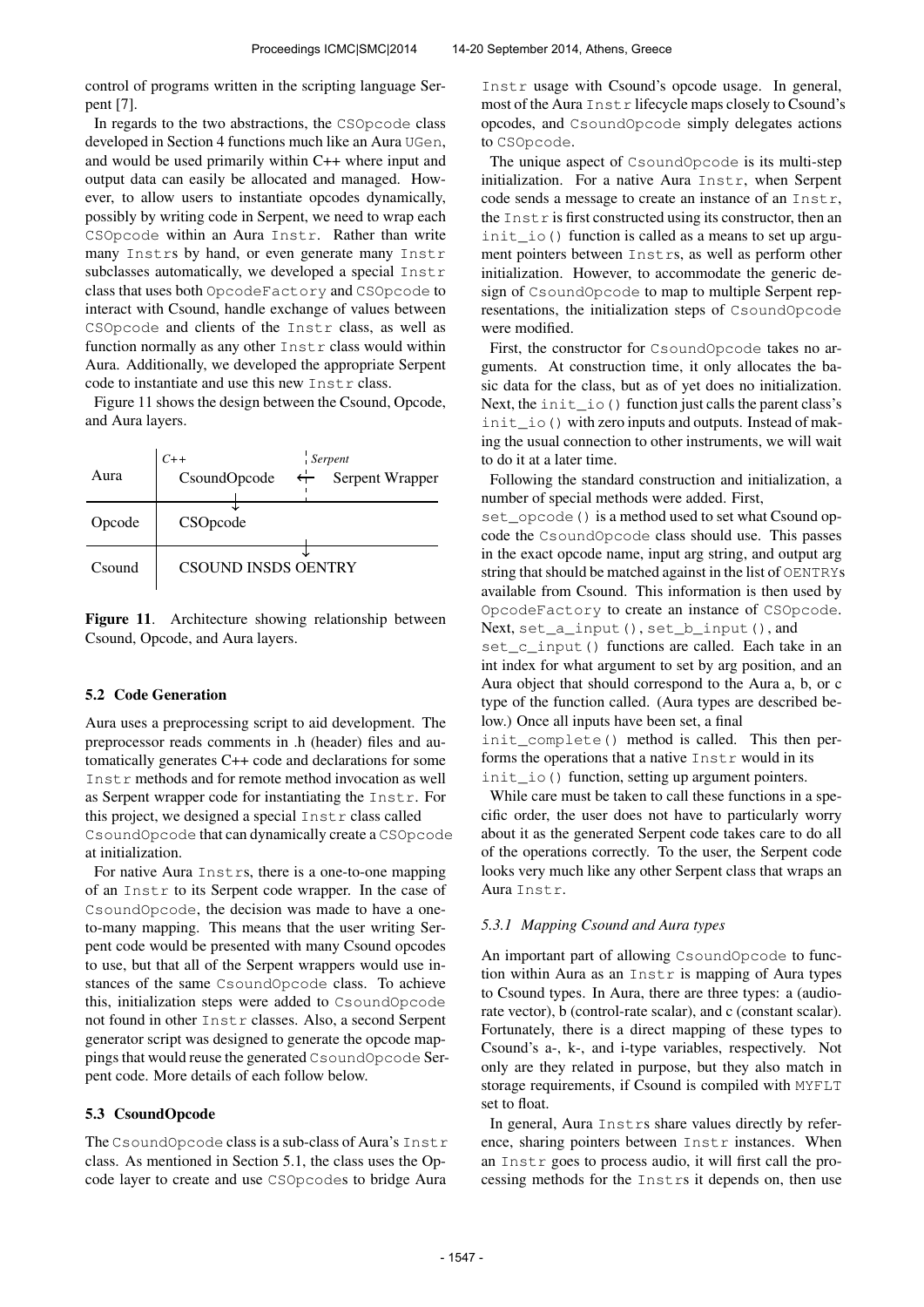the values shared through the pointers directly. For flexibility in CsoundOpcode, code was written to check the sizeof(MYFLT) and compare to the sizeof(float). If these match, then CsoundOpcode will use the standard Aura practice and share pointers, using the corresponding CSOpcode methods for setting and getting arguments by reference. If these do not match, this will be detected and extra work will be done to read and convert values to and from Csound. In this case, the CSOpcode methods for setting and getting arguments by value are used. This gives the flexibility for the Aura user to use the

CsoundOpcode class with either the double or float version of Csound.<sup>6</sup>

Another important thing to note is that while there are corresponding types in Csound for Aura's types, the opposite is not true. Csound has other types for which Aura does not have a corresponding type. These include things like f-sig (phase vocoder analysis signals) and array data types. These types can be accessed through C++ but they are not automatically available using Serpent. This then restricts what opcodes can be supported by automatically generated code, as described in the following section.

# 5.4 Generating Serpent Code

The design of the CsoundOpcode Instr enables the use of Csound opcodes from Aura. However, to make this convenient and safe to use, we need to generate Serpent code that will create CsoundOpcode instances and configure them for the desired opcode. Additionally, we want to make what the user sees look like any other Aura Serpent code, with the Csound opcodes looking and functioning like native Aura Instrs in Serpent.

A Python script was developed to generate stubs in Serpent that encapsulate the operations and parameters needed to instantiate Csound opcodes. Python was used because Csound has an API available to Python. We use the API to query the available opcodes in Csound and then use that information to generate Serpent code. The script takes care not to generate Serpent classes for opcodes where argument types are not available in Aura. Also, a whitelist and blacklist system was added for special cases where OENTRY's were marked up differently than what was documented in the manual, as well as for skipping generation for opcodes that really make sense only in the context of Csound instruments (i.e. opcodes for gotos, if-branching).

One other adjustment was required for Csound opcodes that are polymorphic based upon their output argument types. To handle these cases of polymorphism, the actual name of the generated class has the output types appended to them, i.e. "Linseg\_a", "Linseg\_k". This puts the burden on the user to understand and know what version of the opcode to call, but this was vastly simpler than implementing a type inference system.

The output from the script is a single Serpent file called csound\_opcodes.srp. Using this code, end users can now avail themselves of Csound opcodes within their projects. The following section demonstrates usage of the generated Serpent script.

### 5.5 Example Code

Figure 12 shows a simple example making use of Csound opcodes within Aura, using the Serpent scripting language. The code begins by loading csoundopcode\_rpc.srp, which was generated from the CsoundOpcode class. The information in that file is in turn used by the csound\_opcodes.srp script, discussed in Section 5.4. This is all that is necessary for Aura Serpent users to begin to use Csound opcodes.

```
load "csoundopcode_rpc"
load "csound opcodes"
def adsr(a, d, s, r, u)
       [a, 1, a + d, s, u, s, u + r, 0]tone_bps = adsr(0.01, 0.1, 1.0, 0.5, 1.0)def csTest(amp, freq):
tone = Mult(Moogladder(Vco2(1.0,
       Linseg_k(freq, 0.4, freq * 2, 0.4,<br>
freq, 0.1, freq)),<br>
2000, 0.9), Env(tone_bps), t)<br>
tone.name = "moogladder"
      tone.name =<br>tone.play()
rtsched.cause(4.0, nil, 'csTest', 0.5, 400)
rtsched.cause(6.0, nil, 'csTest', 0.5, 600)
rtsched.cause(8.0, nil, 'csTest', 0.5, 700)
```
Figure 12. Example Serpent code using Csound opcodes and Aura Instrs.

The next block of code defines a utility function that will pack a list with values appropriate for use with the Aura Env Instr. Then, tone\_bps is defined to be used globally by the rest of the script.

Next is the csTest() function. Given an amplitude and frequency, it will create an enveloped, filtered, saw-tooth sound with a modulated frequency. It will last the duration of Env Instr, using the values from tone\_bps. After creating the sound generator, it will call play() on it to schedule it for playback. Note that Mult and Env map to native Aura Instr classes, while Moogladder, Vco2, and Linseg\_k all map to CsoundOpcode Instrs. The CsoundOpcode-based classes look and act in the exact same manner as the native Aura Instr-based classes. (For reference, Figure 13 shows an equivalent Csound ORC code example, written using Csound 6 function-call syntax style.)

The final part of the script uses rtsched() to schedule three events. It uses the  $c$ sTest() function to generate and play Instr instances at times 4.0, 6.0, and 8.0. These events will play using starting frequencies of 400 hz, 600 hz, and 700 hz.

# 6. CONCLUSIONS

This paper has analyzed how Csound opcodes are used in Csound. We developed two layers of code to allow using opcodes outside of the Csound engine in general, as well as to use opcodes within the Aura music system. Bridging together two different music systems has shown us that while

<sup>&</sup>lt;sup>6</sup> In principle, one could also define Aura's sample type to be double and do all DSP in double precision.